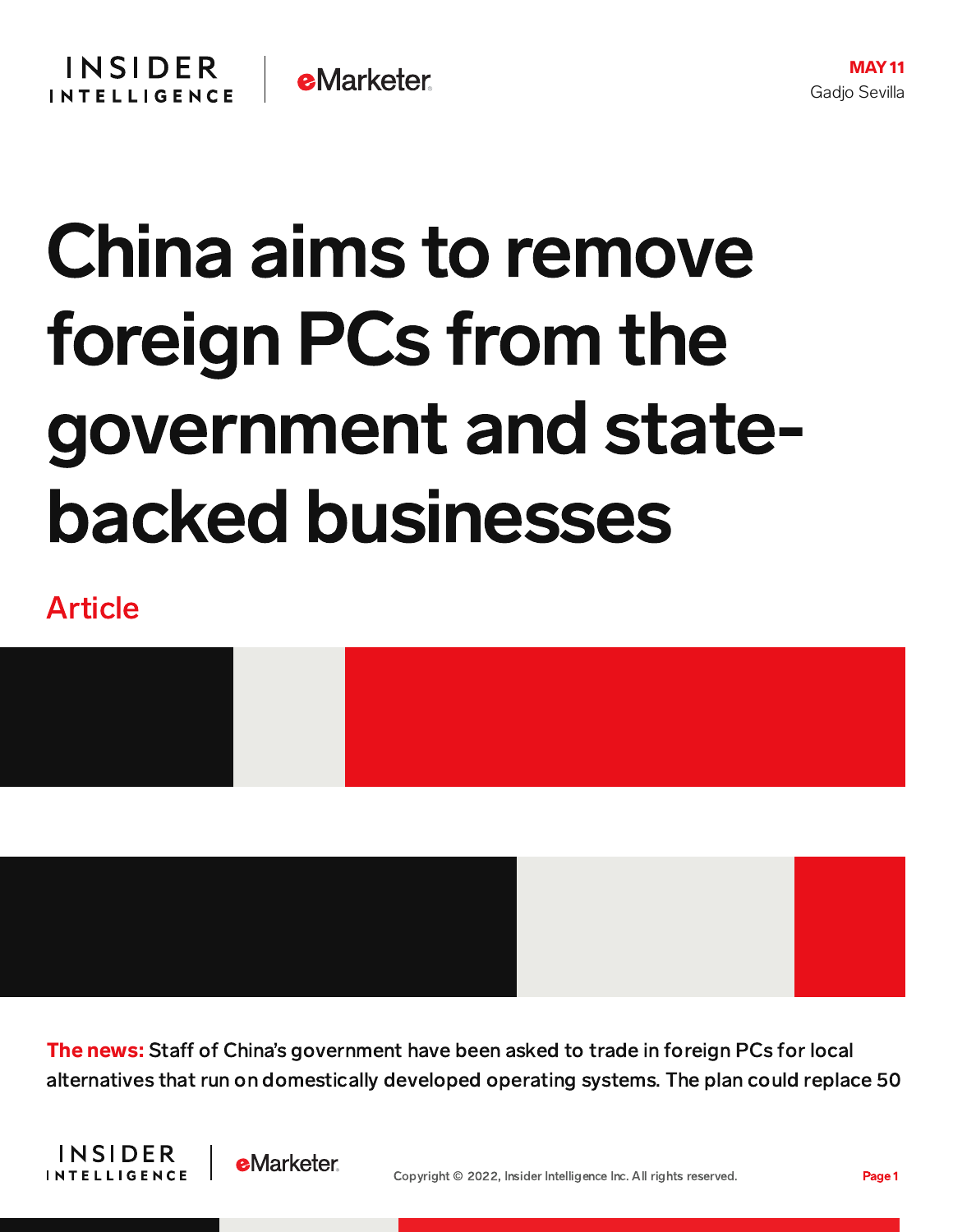million PCs on a central-government level, [per](https://www.bloomberg.com/news/articles/2022-05-06/china-orders-government-state-firms-to-dump-foreign-pcs) Bloomberg.

Why it**'**s worth watching: The latest edict by Beijing is another step in China's separation from foreign influence, not unlike efforts to [establish](https://content-na2.emarketer.com/china-clamping-down-on-ai-algorithms-that-run-its-apps-internet-services) a Great Firewall of China and [tighten](https://content-na2.emarketer.com/where-china-s-big-tech-antitrust-crackdown-headed-next) its grip on Big Tech companies.

- The decision is the latest in China's decade-long campaign to eliminate dependence on foreign technology and replace it with local alternatives that could be easier to influence and control.
- Similar movements are happening in smartphones, with Chinese-made brands like Xiaomi, Huawei, Vivo, Honor, and Oppo highly favored over Apple and Samsung devices.
- US companies like Dell and HP, the largest PC brands behind China-based Lenovo, will be most affected by the change. In context, shares of HP and Dell took a 2.5% hit yesterday.
- Beyond PC hardware, the news that China is looking to source local operating systems could be a huge blow to Windows-maker Microsoft, whose OS runs on most of the 50 million PCs being outlawed. Bloomberg says China is looking at open-source Linux distributions as an option.
- Some sectors could see Beijing's order as retaliation for the [blacklisting](https://content-na2.emarketer.com/us-government-blacklists-drone-maker-dji-7-other-chinese-companies) of Chinese products in various countries.
- Smartphone-maker Huawei was on [track](https://www.businessinsider.com/huawei-beats-samsung-apple-smartphone-market-q2-2020-7) to becoming No. 1 in 2020, but its market share has been whittled down by US-led [sanctions.](https://content-na2.emarketer.com/huawei-reports-38-drop-revenues-due-continued-blowback-us-led-sanctions)

**The bigger picture:** China's departure from using foreign tech, hardware, and software reflects Beijing's worries about compromised information security. It also serves as a vote of confidence in homegrown hardware and software from the likes of Lenovo, Huawei, and Inspur.

- Beijing's shift away from foreign tech will spread outward from key cities and government hubs to provincial governments.
- The transition will hardly be seamless: Lenovo relies on US-made chips from Intel and AMD. The company has invested in 15 semiconductor firms and has set up its own chip-making unit. However, it's likely years away from yielding a competitive chip architecture.
- ۳ While currently limited to state and government offices, Beijing could eventually seek wider adoption of locally made hardware and software and even incentivize citizens to make the switch.

**INSIDER** 

**INTELLIGENCE** 

**e**Marketer